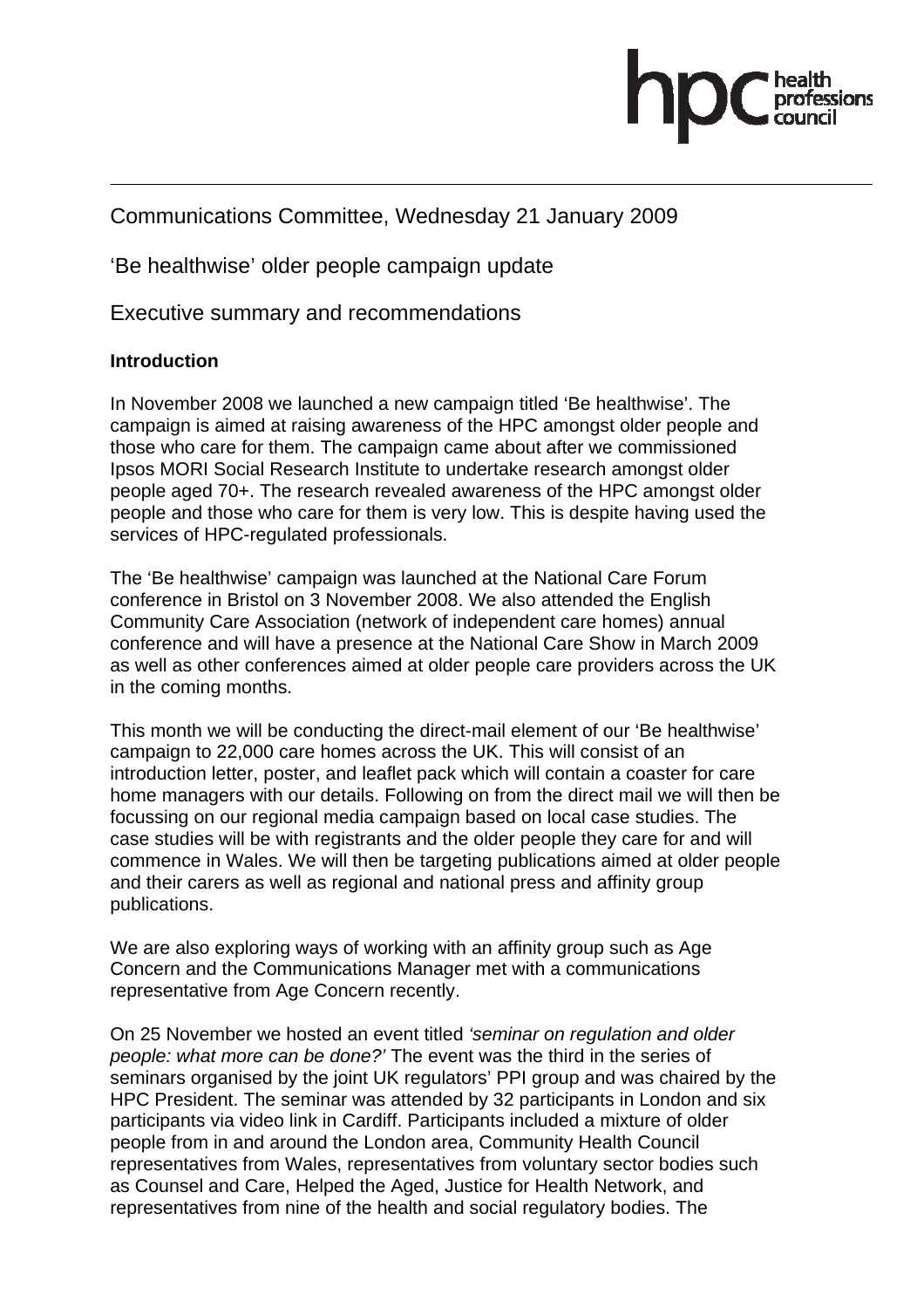question for the seminar was 'what more can be done?" and we came away with a number of key messages regarding communication such as making better use of publications aimed at older people. When working on policies and consultations, the older people at the seminar cited "nothing should be done about them without them. The event was successful and has influenced our strategy for our older people campaign. The full report for this event can be found in the below appendices.

# **Decision**

This paper is for information only. No decision is required.

**Background information**  None

**Resource implications**  None

**Financial implications**  None

## **Appendices**

1. 'Be healthwise' poster

2. Postcard leaflet for care homes with key facts about the HPC:

3. UK Health and Social Care Regulators PPI Group Report:

Seminar on regulation and older people: what more can be done? 25 November 2008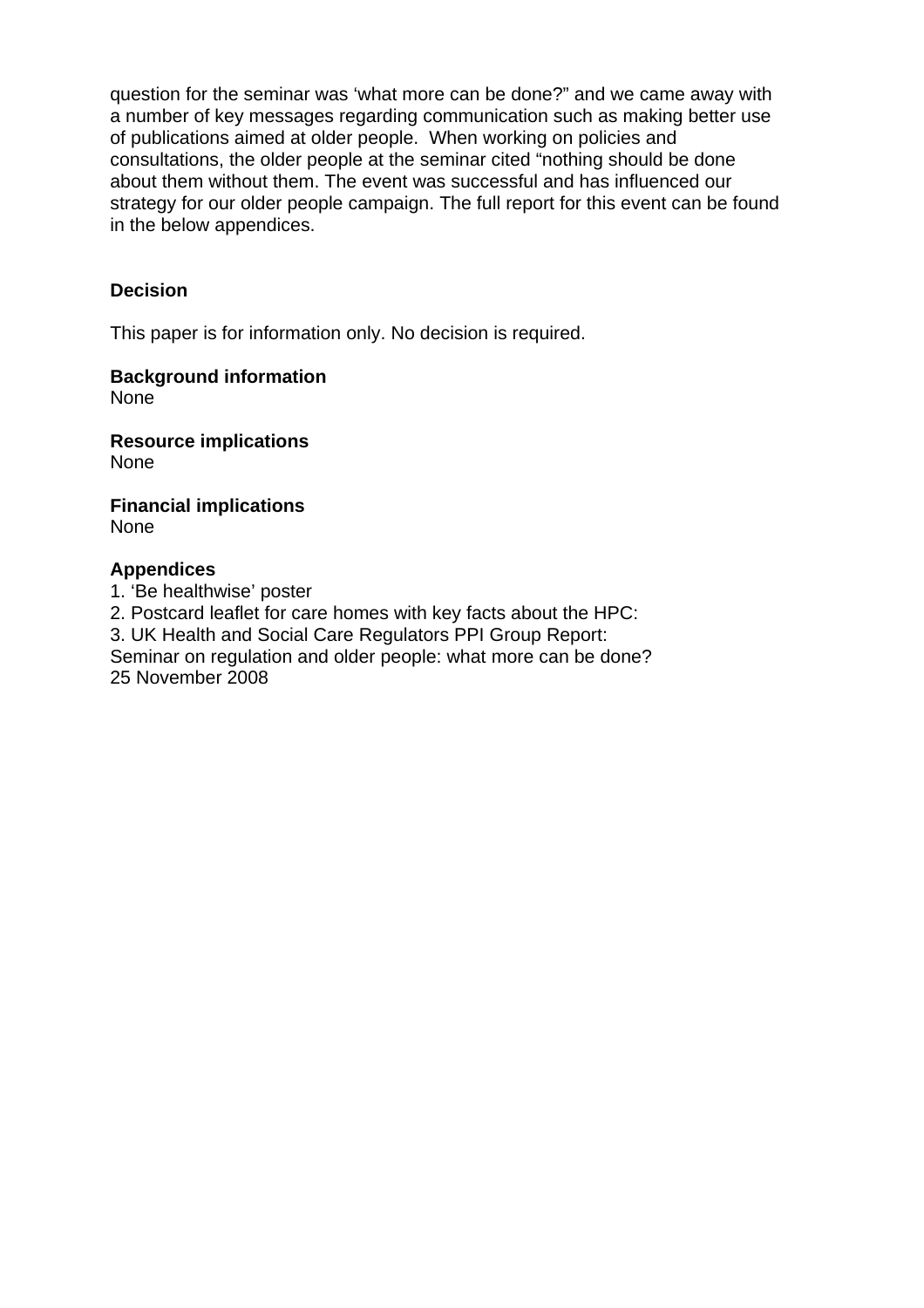# **1. ' Be healthwise' poster**



The Health Professions Council - regulating health professionals to protect the public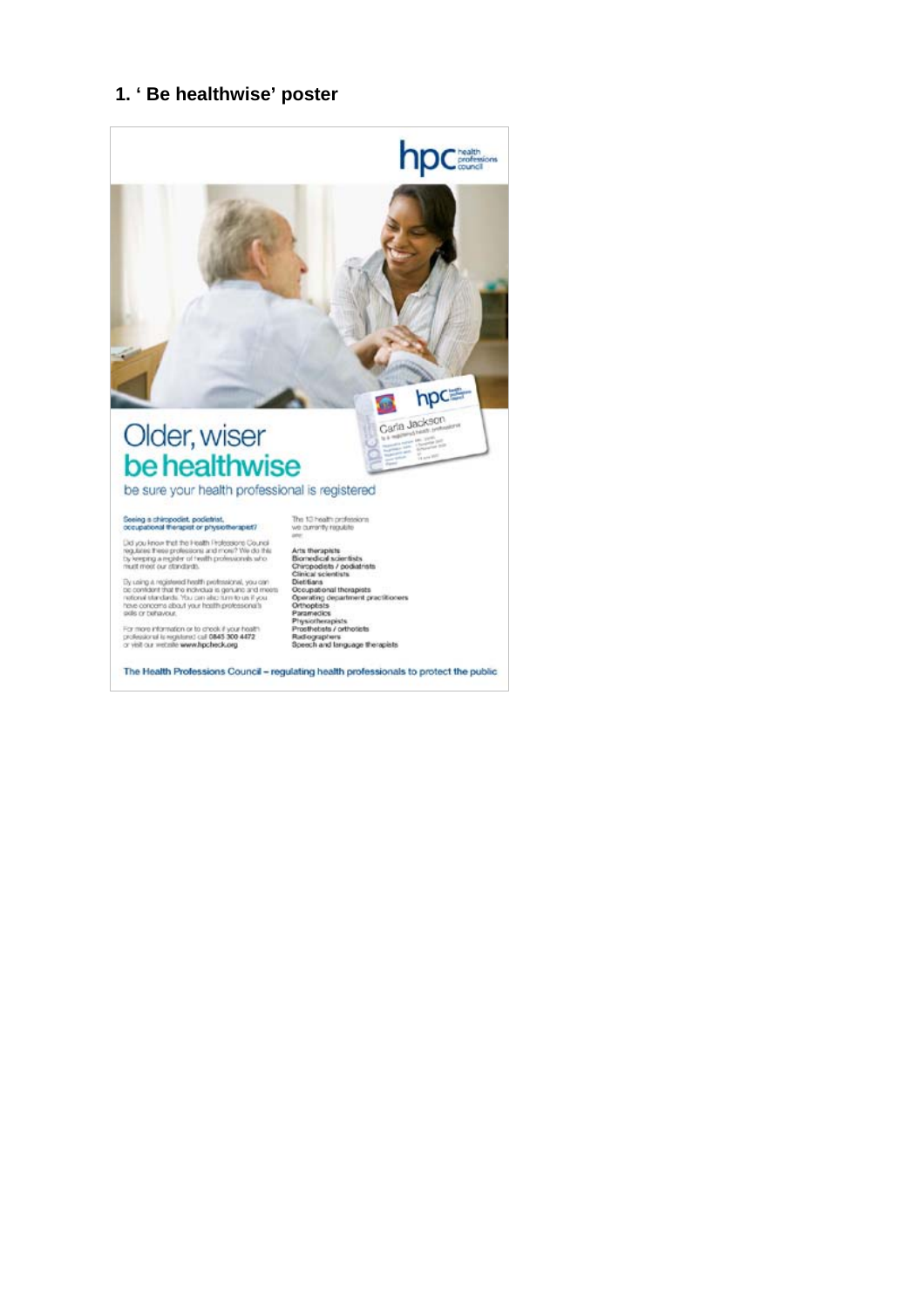**2. Postcard leaflet for care homes with key facts about the HPC:** 

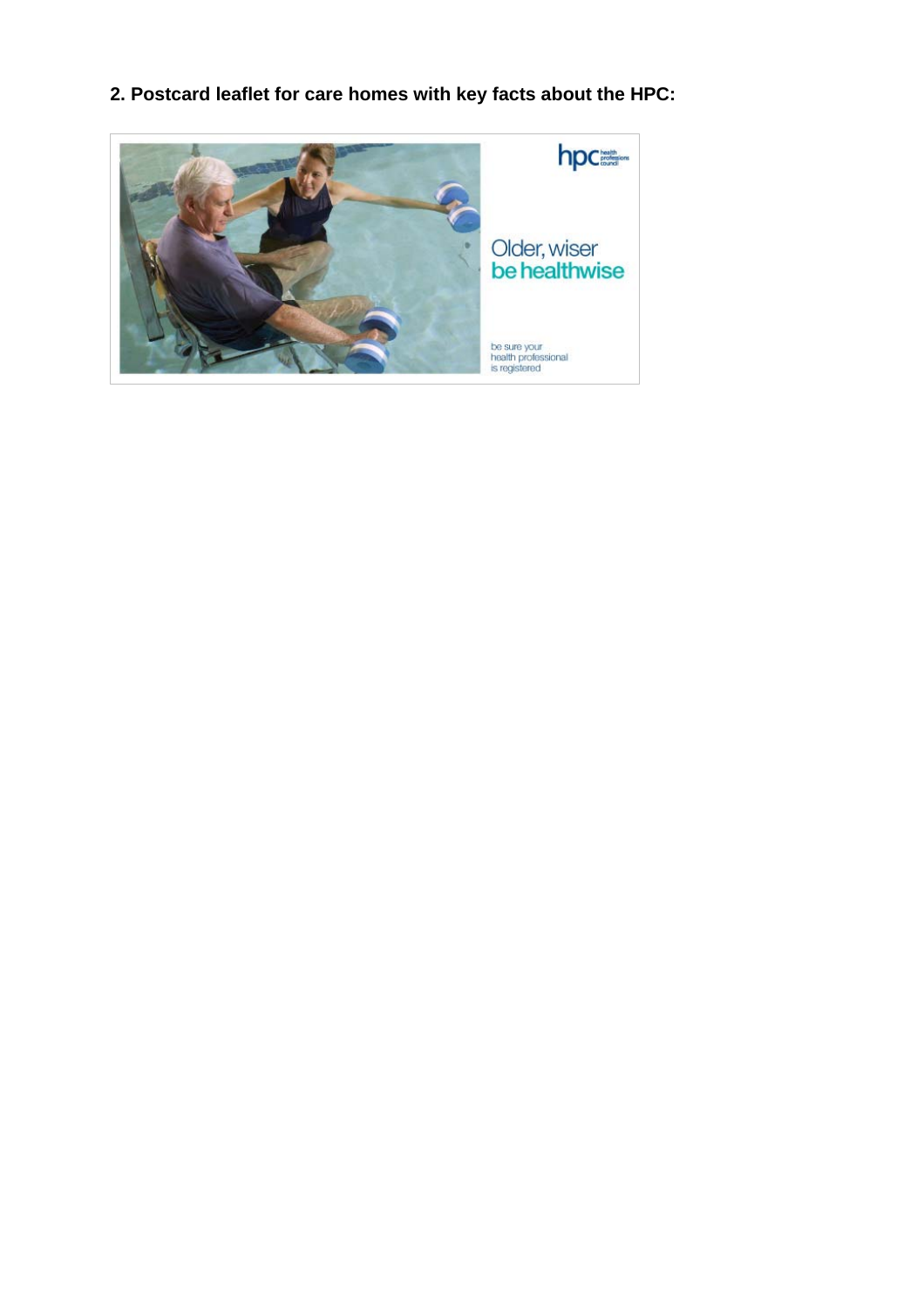### **3. UK Health and Social Care Regulators PPI Group Report: Seminar on regulation and older people: what more can be done? 25 November 2008**

This event was the third in the series of seminars organized by the Joint Regulators' PPI Group. This seminar aimed to focus on regulation issues and older people, recognizing that older people form a diverse group with wide ranging needs in terms of healthcare and information.

The seminar was attended by 32 participants in London, and a further 6 participants via video link in Cardiff. Participants included older people from in and around the London area, Community Health Council representatives from Wales, representatives from voluntary sector bodies such as Counsel and Care, Help the Aged, Justice for Health Network, and representatives from nine of the health and social care regulatory bodies, including the General Social Care Council for England.

There were two presentations from Lorraine Morgan, from the Open University in Wales, and Elizabeth McLellan from Help the Aged, followed by small group workshops and a plenary.

The initial discussion after the presentations highlighted the need to involve older people in consultations about policy and listen more proactively to older people when setting policy – **"Nothing about us without us**".

If older people experienced discrimination, then **older people from black and ethnic minority backgrounds** experienced even more discrimination.

Nurses and other health professionals should think about how the person might feel and **treat older people as people**, and put their needs first.

There was also a need to think more carefully about the extent to which **nurse training** emphasized a values based approach to nursing (treating older people with dignity and respect was not an optional extra), and whether there needed to be more in the training of nurses about the needs of older people in particular, as well as more contact with older people during the training.

## **Summary of plenary session**

 The key question for the seminar was "What more can be done?" Whilst many participants acknowledged that there were examples of good practice, much more needed to be done to raise awareness and to build closer links. Bad practice, particularly identified in relation to the way older people were talked to and treated whilst in hospital or in care homes by professionals, needed to be highlighted more widely. There were strong feelings expressed through personal stories of abuse and poor treatment.

#### **Messages for the regulators**

#### **Communication**

All the regulators need to do more to **communicate** with older people and their advocates about regulation. Suggestions for how this could be done included;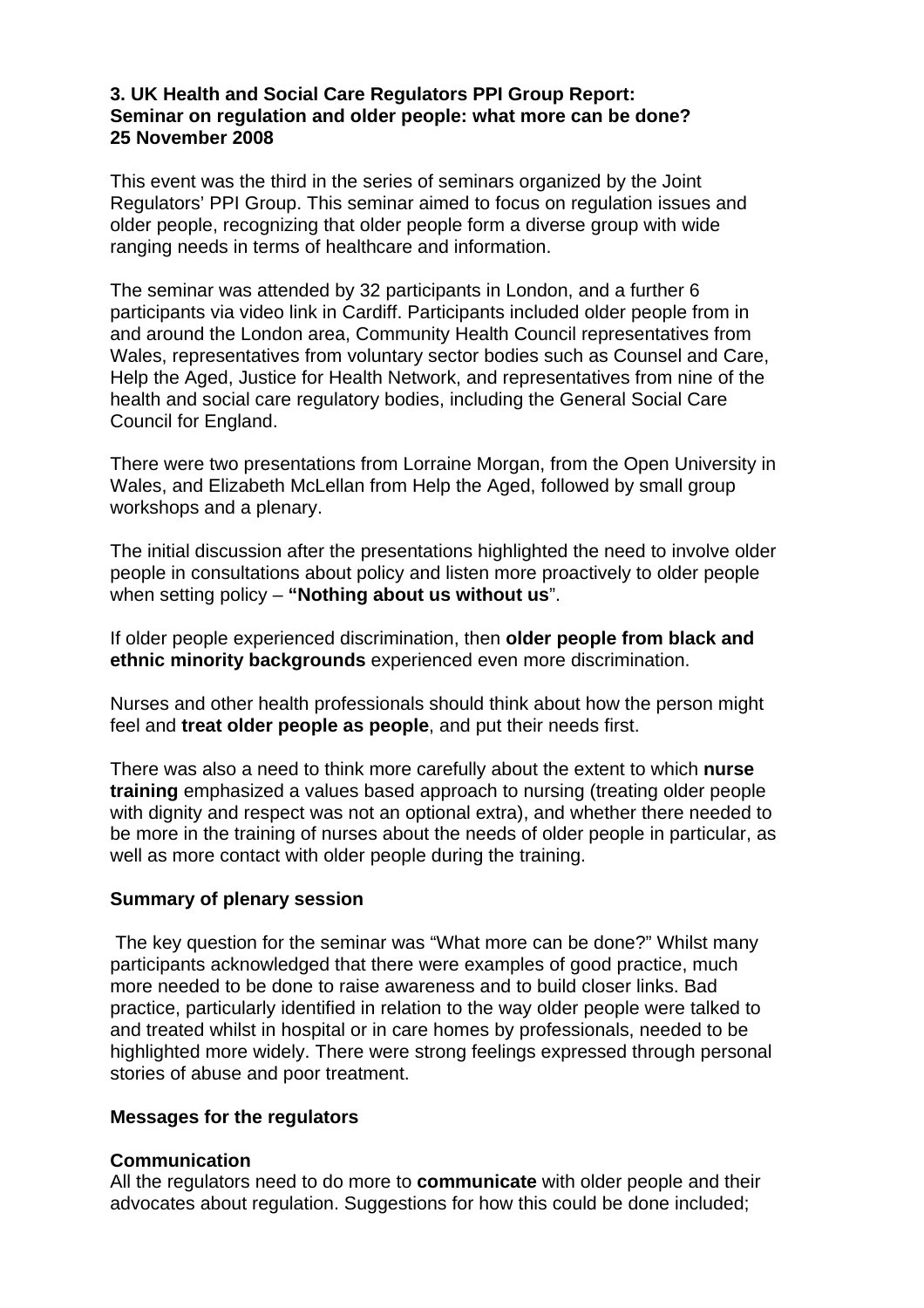- 1. Make use of **publications** for older people, eg Senior London, Housing Association newsletters, to publicise the work of regulators
- 2. Make better use of **older people networks** LINKS, CHCs, London Forum, voluntary sector organizations like Counsel and Care, Justice for Health, Help the Aged, the CHC All Wales Advisory body, (and an example of good practice was the mobile service for older people in Croydon, which took information and advice to people in the Croydon area and could be used as a way of disseminating information).
- 3. There should be **one national complaints portal** for all the regulators set up through CHRE.
- 4. It would be helpful to have **one contact person** on the PPI group who could liaise with the groups for future communications.

# **Policy and consultation**

- 1. All the regulators should have a **stronger patient voice** and more ordinary lay people on the Councils.
- 2. There should be more **authentic consultation** and involvement and **CHRE** should make this compulsory for all the regulators.
- 3. There should be more **sharing of good practice** between the regulators eg CSCI's service improvement boards, with older people represented could be used by the health regulators.
- **4.** There should be more lay people involved in **inspection of care homes.**
- 5. There should be more **sharing of information** on complaints between national and local systems.
- 6. There should be more **proactive work with nursing students** on raising awareness of older people's concerns, particularly about being treated with dignity and respect.
- 7. The **Council of Elders** model in Wales would ensure greater involvement and representation of older people in policy making – this should be explored for all parts of the UK – a Council of Elders in every locality.
- 8. Health and social care were seen as too separate for older people there was no dividing line and it was unhelpful to have such a gap between the two in policy and practice terms.
- 9. People should be given the opportunity to comment anonymously on the services they received through 'comments boxes'

## **Fitness to Practice process**

1. There should be **more support** given to witnesses and complainants in the fitness to practice process. People often felt confused and frightened by the experience and this put them off taking part in any future complaint.

## **Future events**

1. This was welcomed as an innovative and very worthwhile event. It should be followed up with other events using video links to other parts of the UK (a Scotland and NI link). **Funding** for older people and voluntary sector representatives needed to be given consideration.